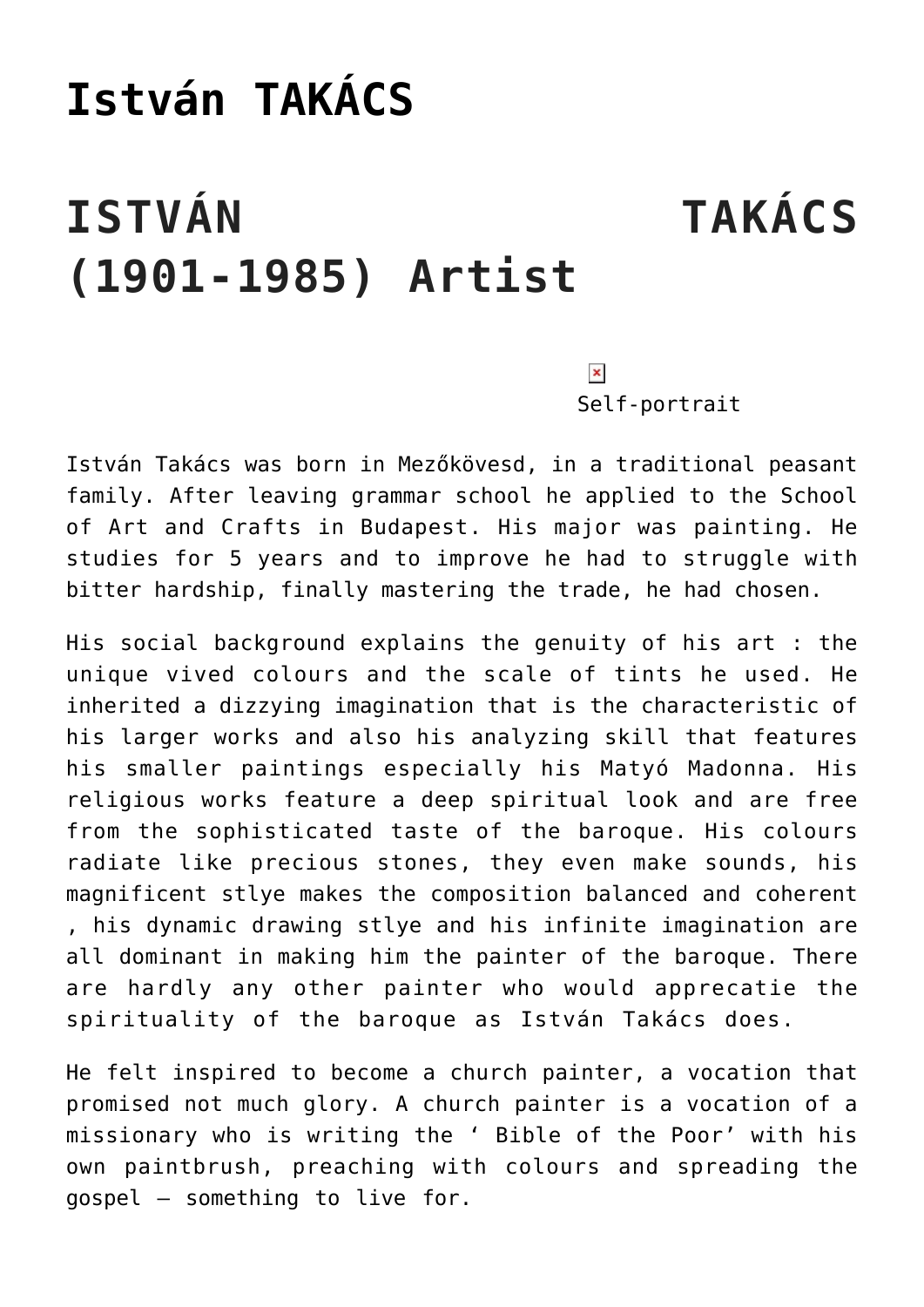His especally brilliant ceiling paintings are richly decorated with large body of people, and features the perspective of earth and heavens. Above the crowd of both biblical and mundane people there is the open gates of heaven with its saints of the church and our country.

He was one of the the most accomplished follower of the baroque artists. His imaginative paintings decorate our churches, his art making the church goers to look on to the open sky itself and see the heavens through his vived images. His beautiful Matyó Madonnas would deserve another chapter, that feature his brilliant skill in folk art.

His masterpieces can be seen in the Cathedral of Eger : the dome paintings and the pictures of the Hungarian Stáció. One of the dome paintings depicts the homage of the Hungarians to the Creator. The bigger dome painting depicts the images of the apocalypse. This piece of art by István Takács suggests such an inspired master genius whose paintbrush conjures up images and ideas like magic wand.

He also got comissions by the Cathedrals of Vác and Szombathely. If one would feel like viewing all his paintigs, they would need to visit more than 200 churches travelling through the country, but it definitely worth it. Visit Satoraljaújhely in the North, Bajaszentiván in the South, Besenyszög in the East, Bozsok in the West – just to mention a few. His hometown is a must to visit to view his works in two churches and around the town that uncovers his skillful art.

He did not migrate. He did not convey his art abroad. This is something to treasure and be proud of today, when Europeanity is confronted with national ideas.

He believed : " The aim is not to bring art into Hungary, but to create art here, and most of all to create Hungarian Art." Thus he mainly painted Hungarian saints and Hungarian people. When in 1956 he was encouraged to leave the country, and get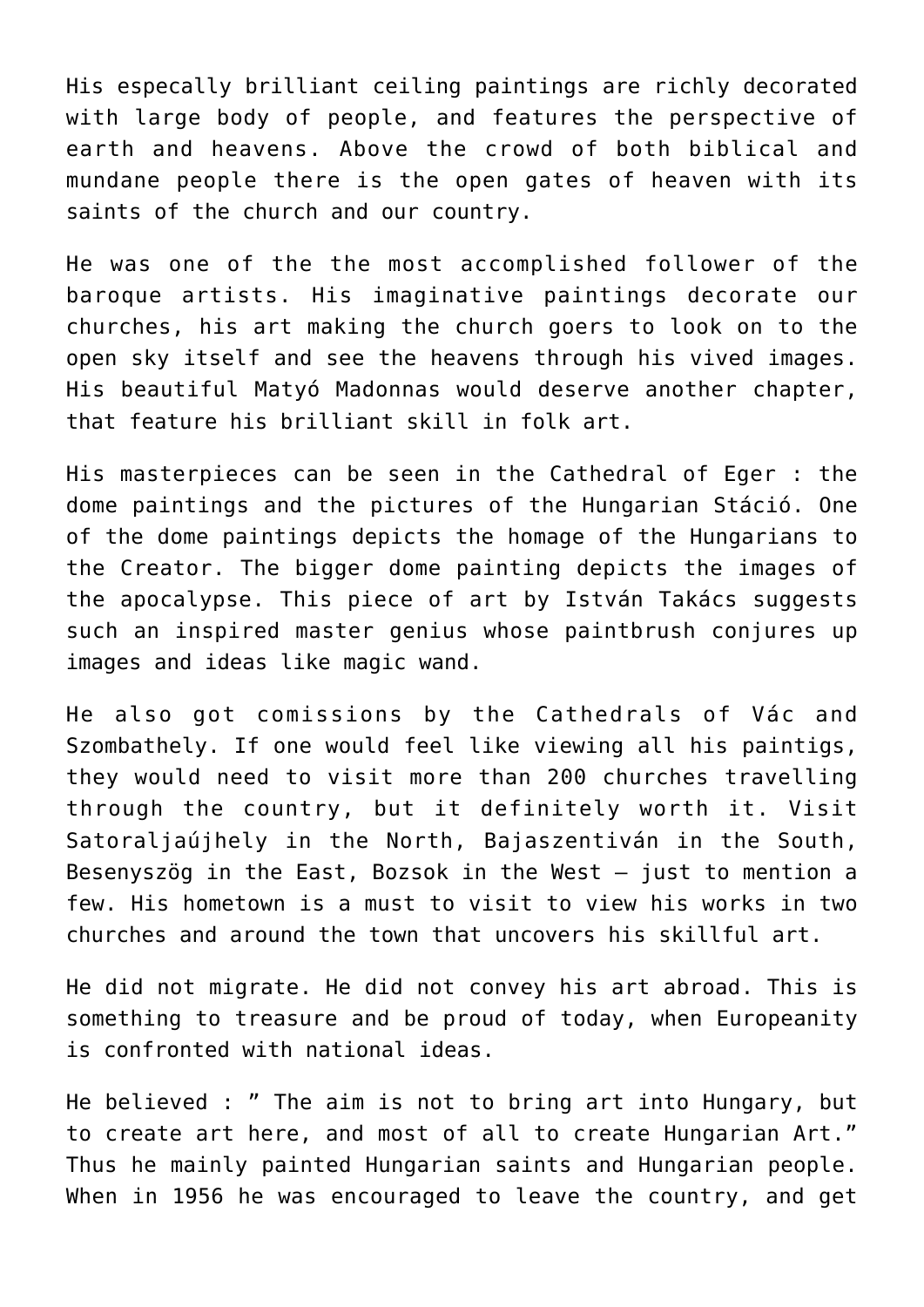rich abroad, he said : " until I have some dry breadcrumbs in my beloved country, in Hungary, I will not migrate for a piece of fine milk-loaf."

He had his heart in the art of painting to creat something everlasting that reflects his love for his country, his devotion for religion, and his spirituality. He did not get brainwashed by various ideologies, get stereotyped nor get lost in morbid dreams on the road of corruption. His spiritual and emotional strength, his honesty ( that was free from all philosophical brainstorming) , his deep piety, his talented skills are the characteritics that earned him to be one of the best church artists.

Creating murals kept István Takács alive. Even when losing vitality he worked day in day out, shivering in cold churches. Although he is considered to be the greatest baroque painter of the country, he was always a modest person, too modest mayhaps. Since never flattered to clerical nor to worldly authorities, he hardly had any support from them. He never gave up his individuality. He never parted with his art and ideas. He never criticized anyone. He believed in the power of time : fashions go by , values stay.

About success he said: " Success might seem interesting from the outside. For me it means absolutely nothing. It is not success that inspires me but ambition. I need to feel that my work is needed, is understood and my murals inspire people the way sermons do. Words fly away but murals remain. People tend to forget about the words they hear at a service, but I would like to move them and fill their hearts with piety and hope."

Murals, church paintings are just one, though quite  $\pmb{\times}$ dominant, field of his artwork. Besides church art he was successful in other fields of painting. His love for the land of the matyós is presented on those paingings of his that recorded the life of the matyó people, the way he first got exposed to it and the way he interpreted the life of the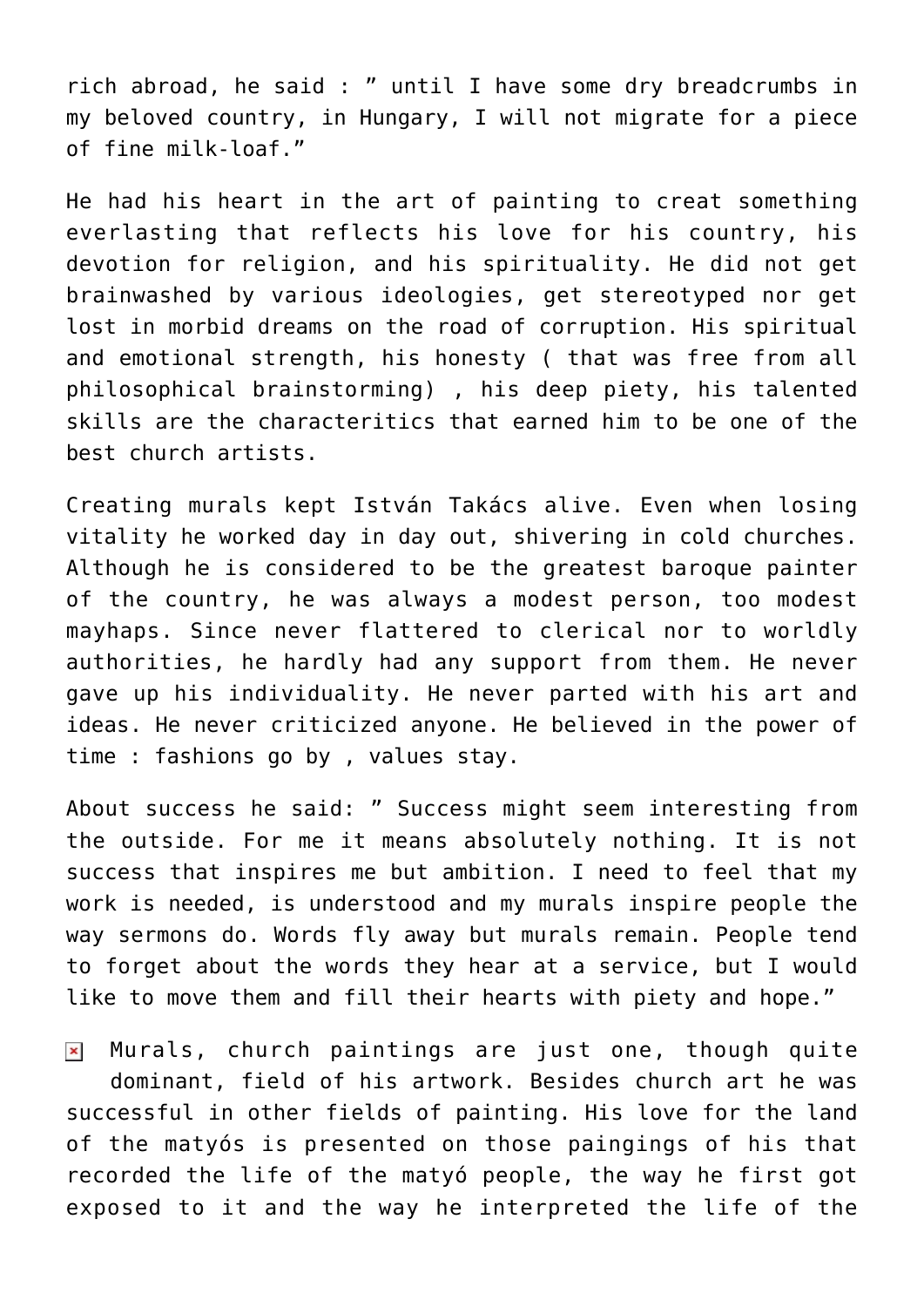peasantry to the public.

He hardly has any painting that would not feature the traditional matyó feeling, such as the stunning integration of colours on his biblical or worldy themed paintings, on the picture of the Madonna holding her child, on images picturing groups of matyó people or the life of the working peasants. He excelled in preserving the matyó traditions and picturing the life of theirs and their neighbourhood, thus the flamboyant life of the matyós is preserved and saved in the art of István Takács, that is only a tourist attraction today.

As if the sun of God would radiate on these paintings. The vivid colours are so lively and bright , that they seem to advertise the hope in eternal life.

His colours are so unique, so different to that of the renaissance or the baroque. His colours are blended into matyó – so to speak.

István Takács was not a modern painter in the sense that he never admired any ephemeral ideologies. However he was a modern artist in the sense that he amalgamated the universal and eternal truth and beauty, conveying the messages to the people of any time.

He believed that : " the chastity of art is the bread on which body is nourished, and that liberates the soul."

József Bán

*Exhibition commemorating the 100th anniversary of the birth of József Dala and István Takács.*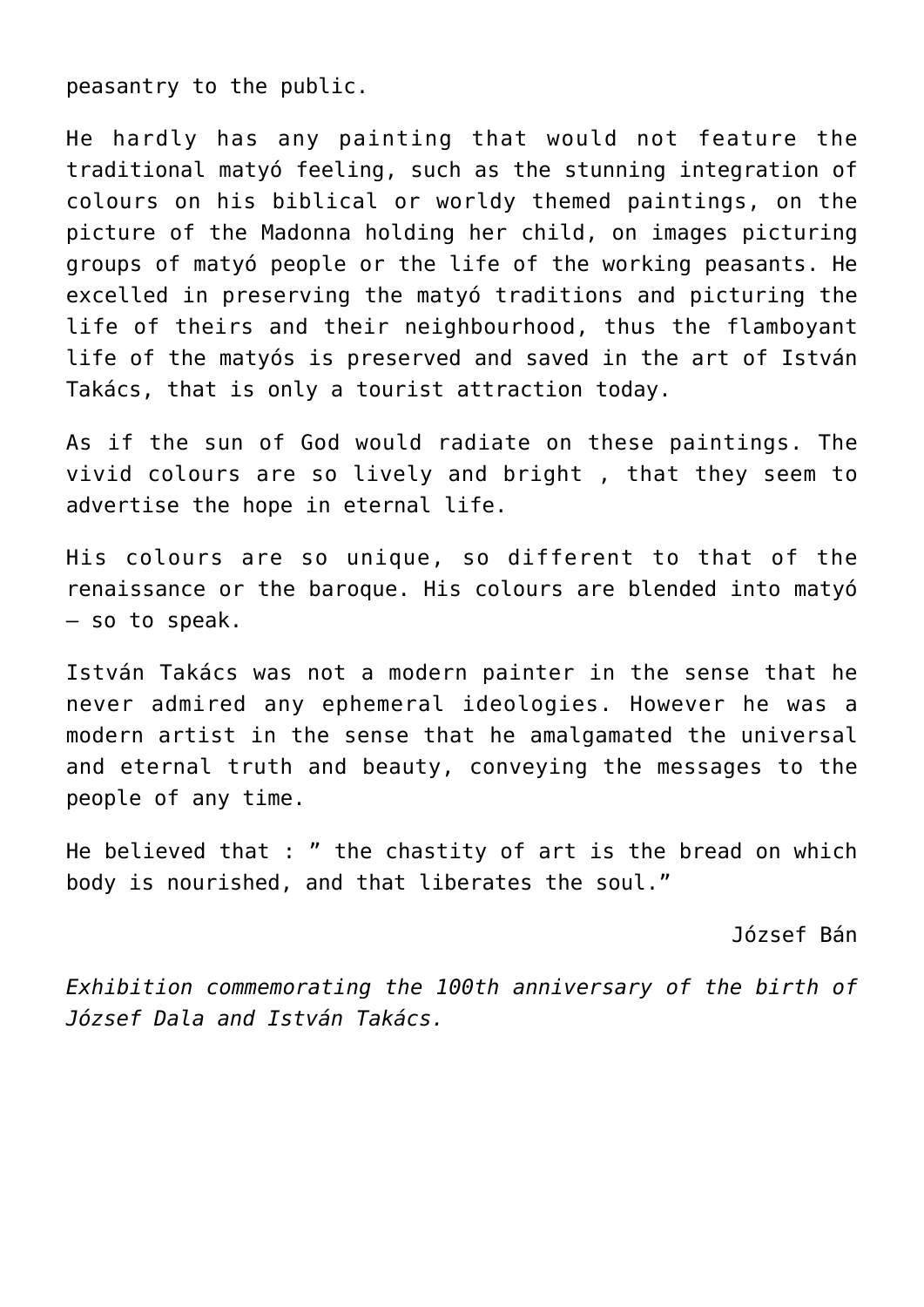

Matyó Madonna (cover page)



Miracle of Jesus /100×70 cm, oil on canvas /



On the way from Sunday Mass /75×150 cm, oil on canvas /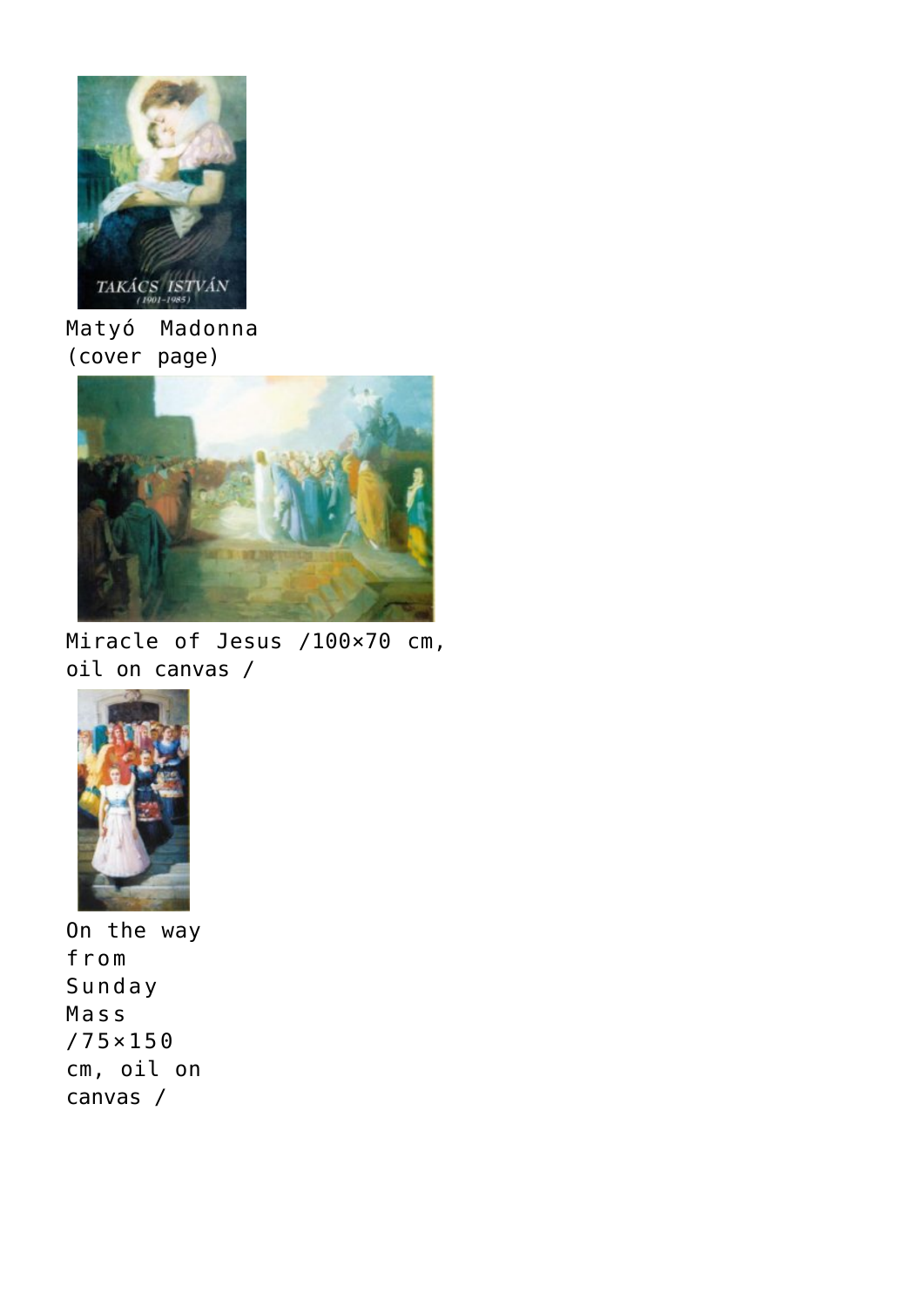

Madonna (colour sketch) /14,5×10,5 cm, aquarell, tempera, paper/



The Last Supper (colour sketch) /30×22 cm, tempera, paper/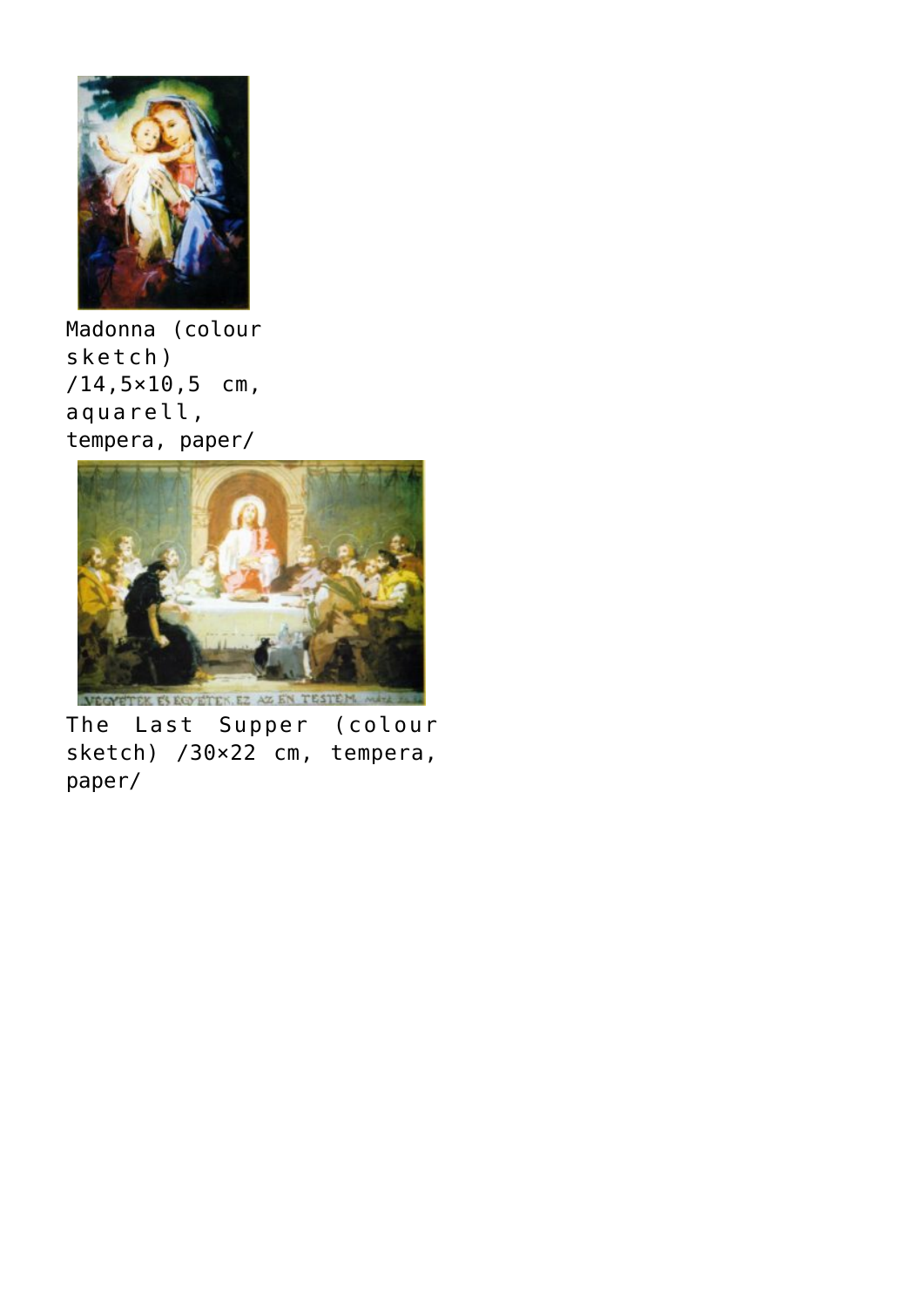

Head- study /19×27 cm, pencil, cover paint, cardboard /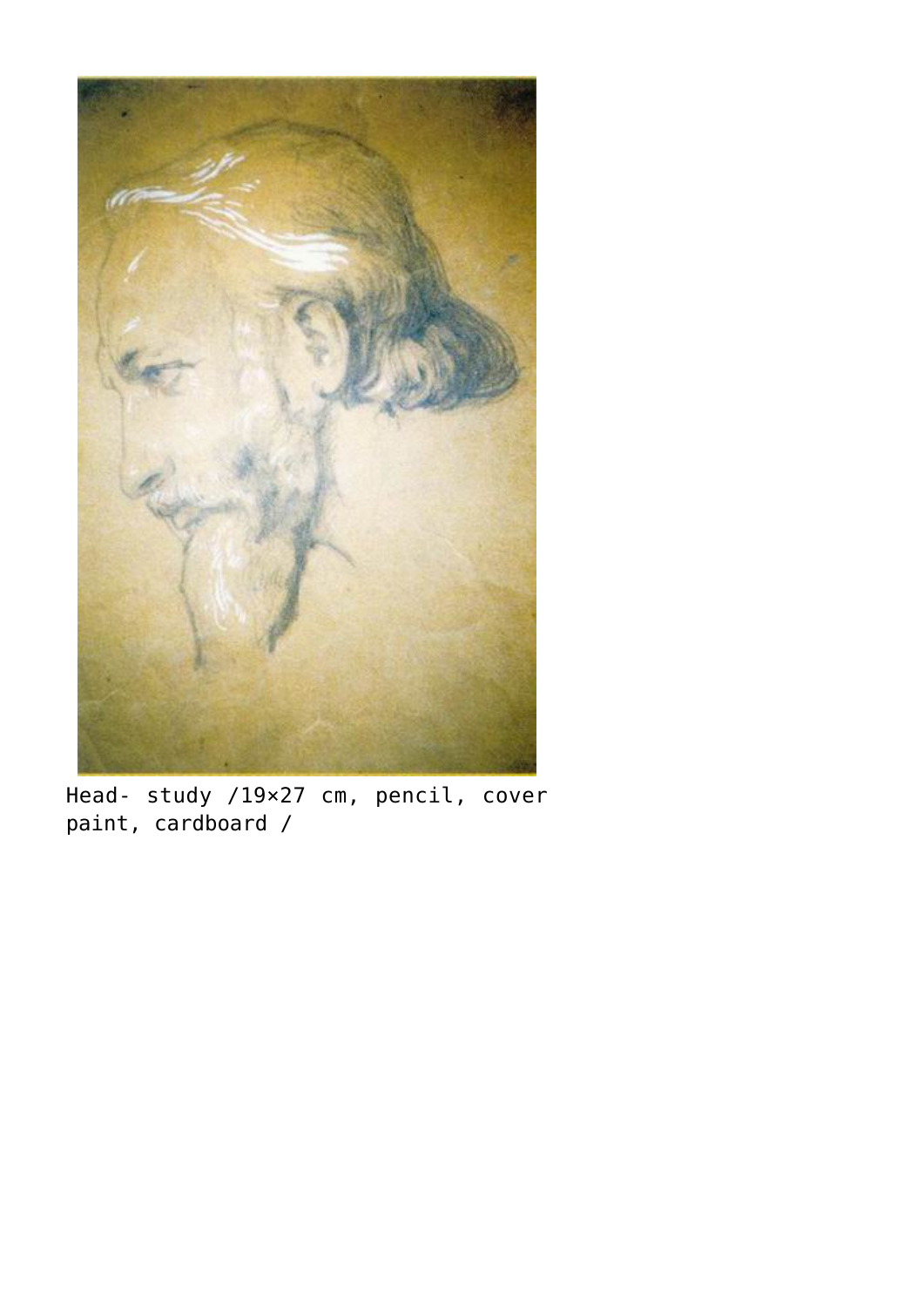

Saint Imre (colour sketch) /13×28 cm,, tempera, cardboard/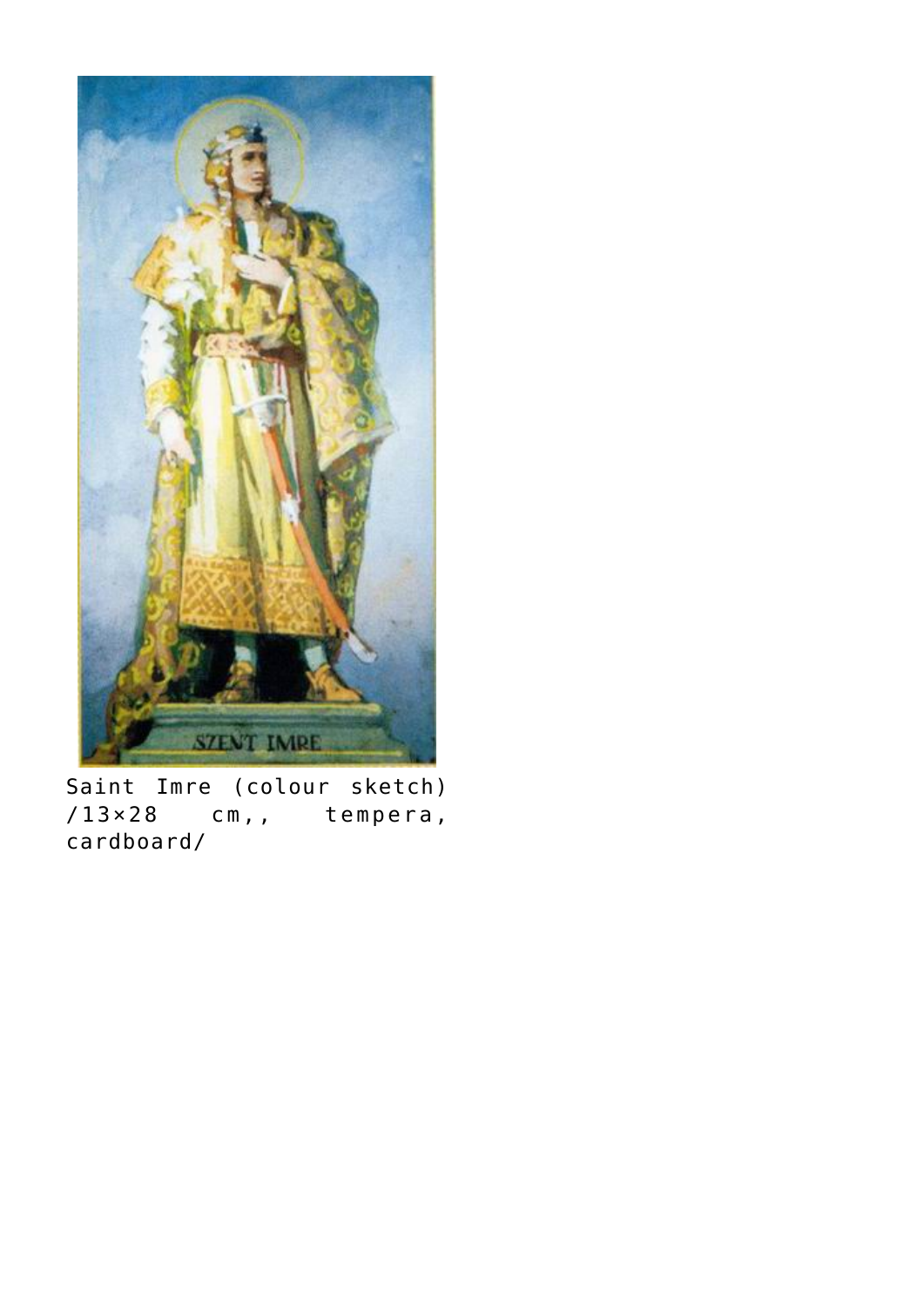

St. John boiled in oil (colour sketch) /20×50 cm, tempera, cardboard/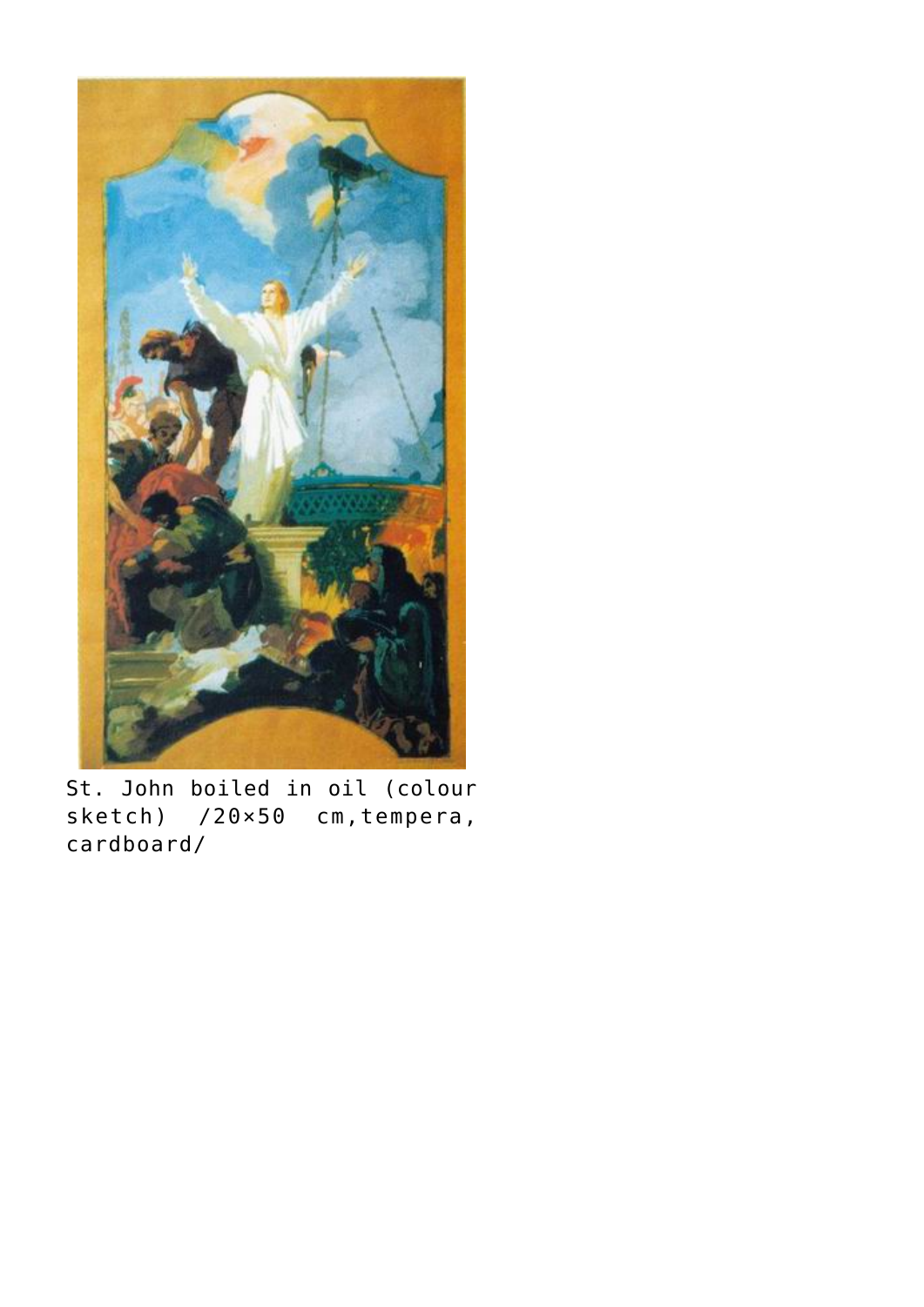

Plan designed to the Saint Anne Church in Miskolc /63×20 cm,tempera, cardboard /



Saint John the baptist in jail /18×22 cm, tempera, cardboard/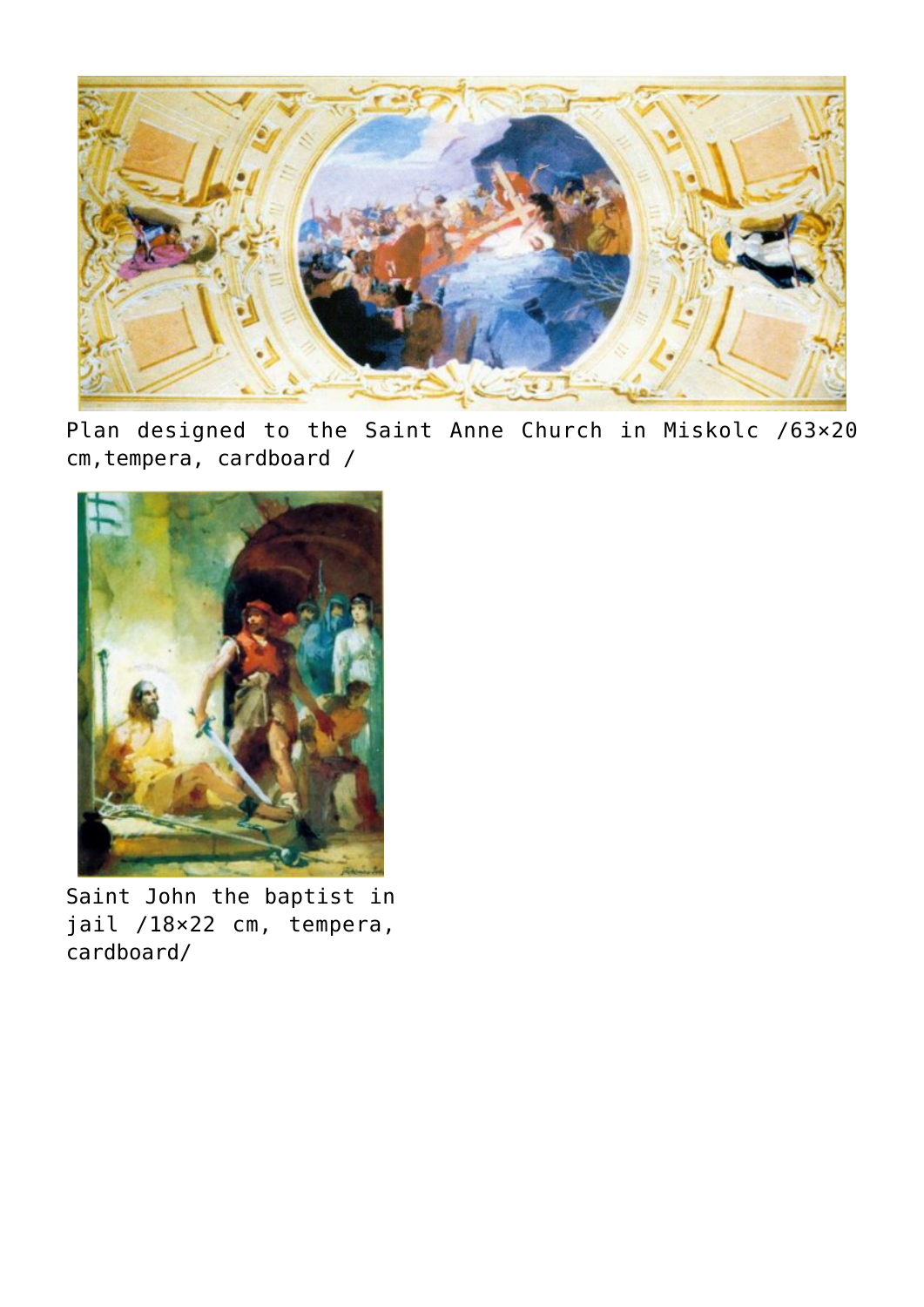

Matyó Bride wearing head scarf /60×80 cm,oil on canvas



Matyó girl in red shawl /95×143 cm, oil on canvas /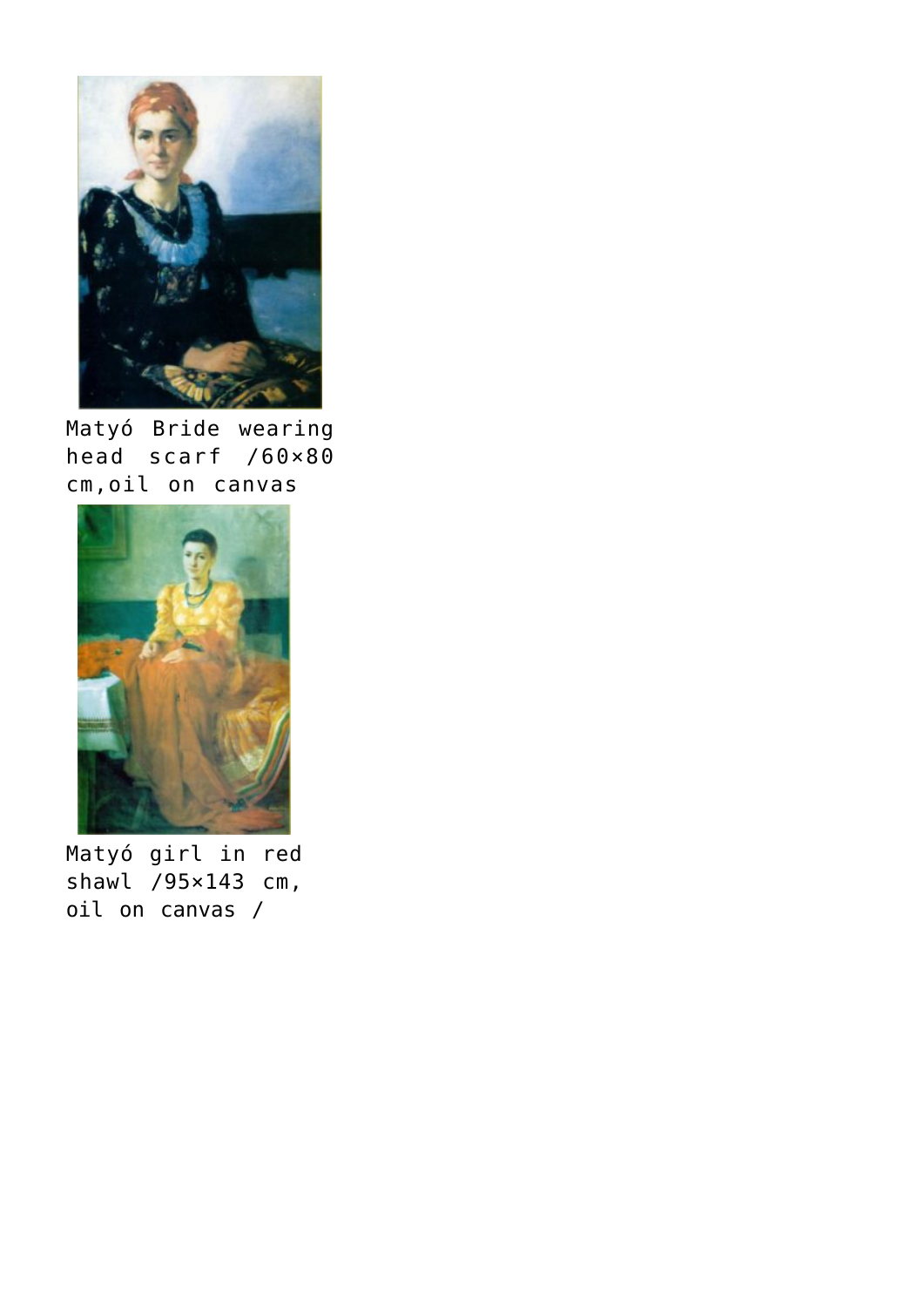

Drawing of his mother /27,5×38,5, pastel, paper/



Boom by the water /30×40 cm, tempera, cardboard/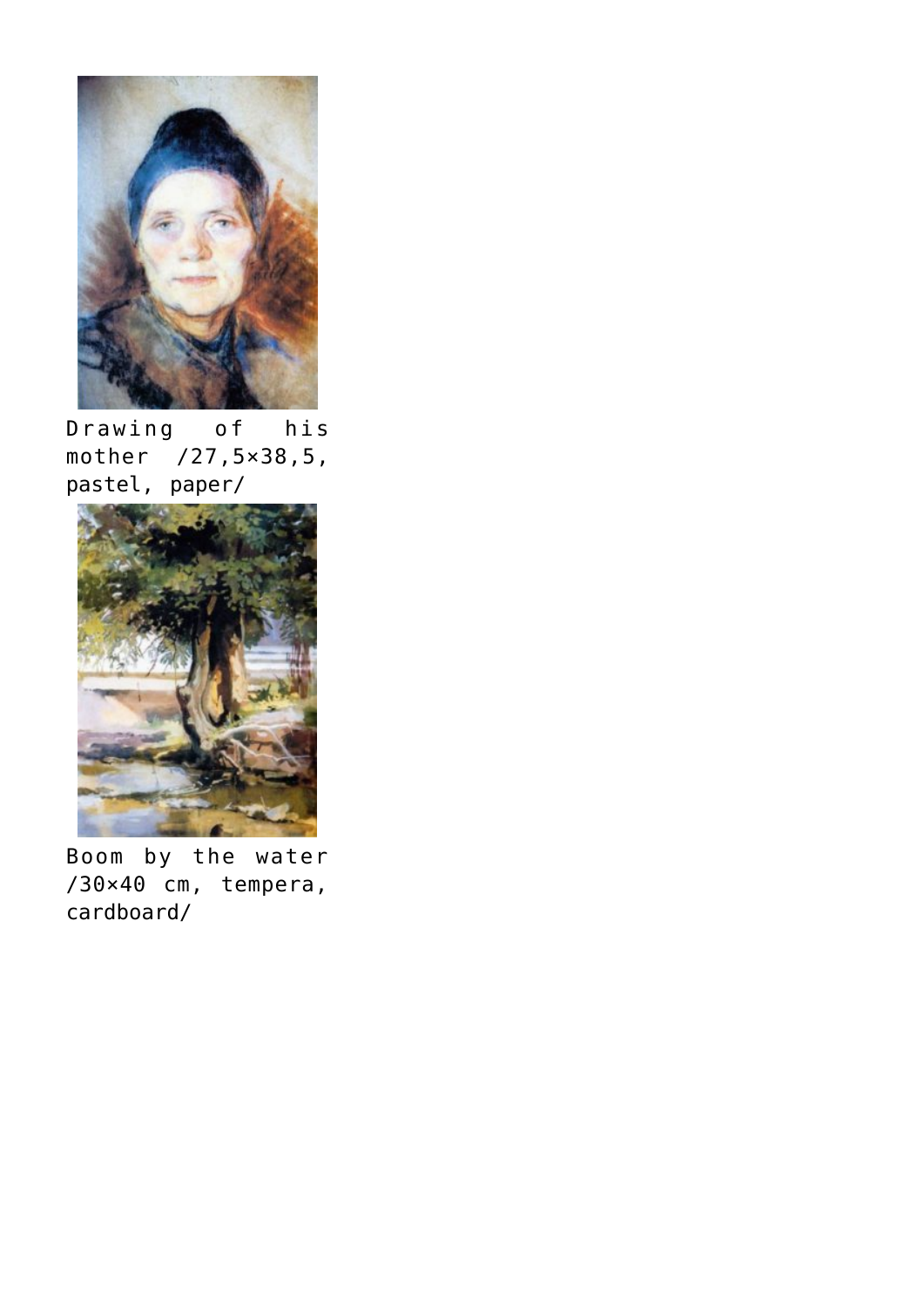

Girl emboridering  $/40\times60$  cm, laminated plate, oil/



Dressing up the Bride /120×170 cm,oil on canvas /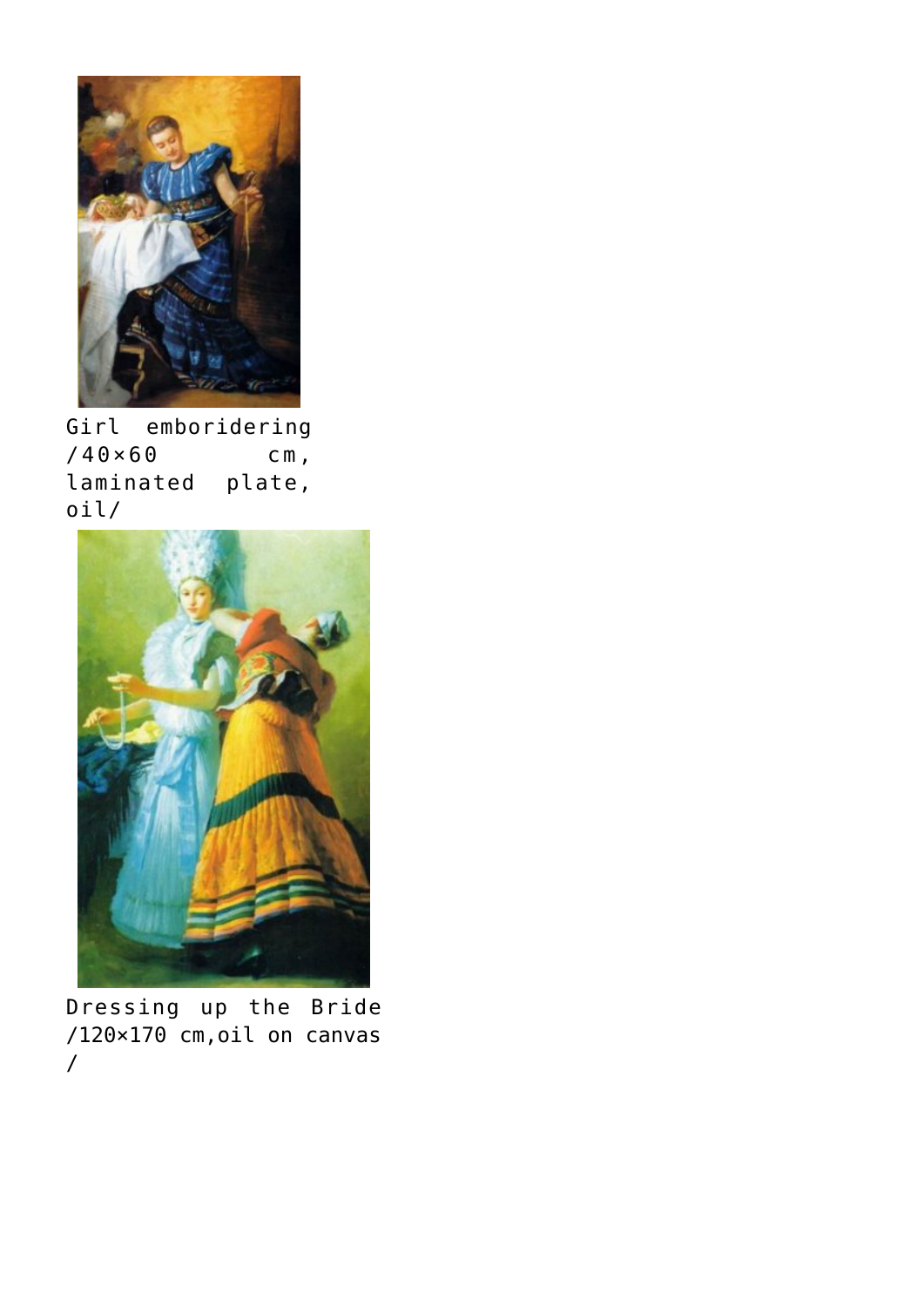

Street in winter /50×70 cm, oil on canvas /



Girl emboridering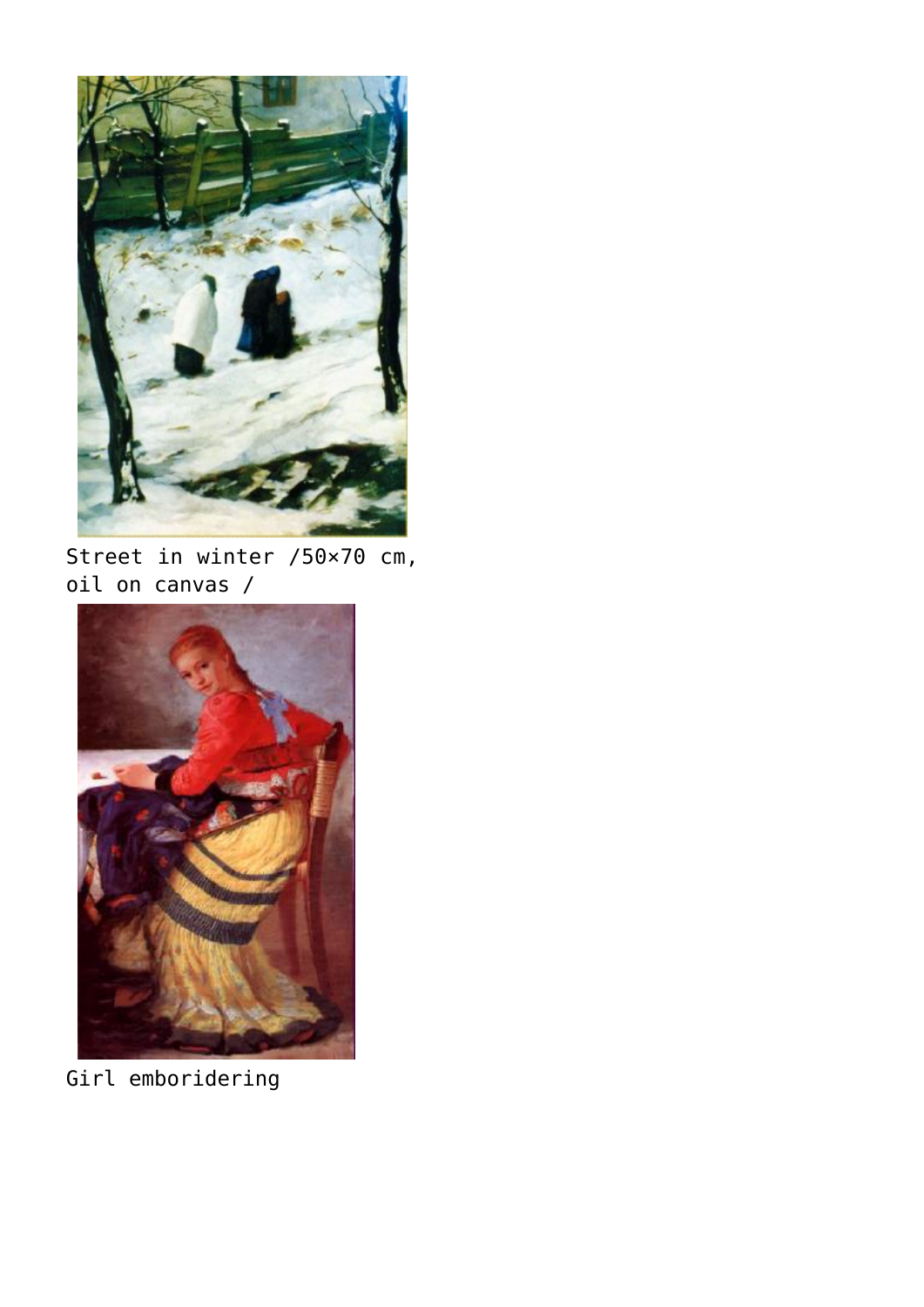

Mural plan



Mural plan



Portait of his Mother painting)